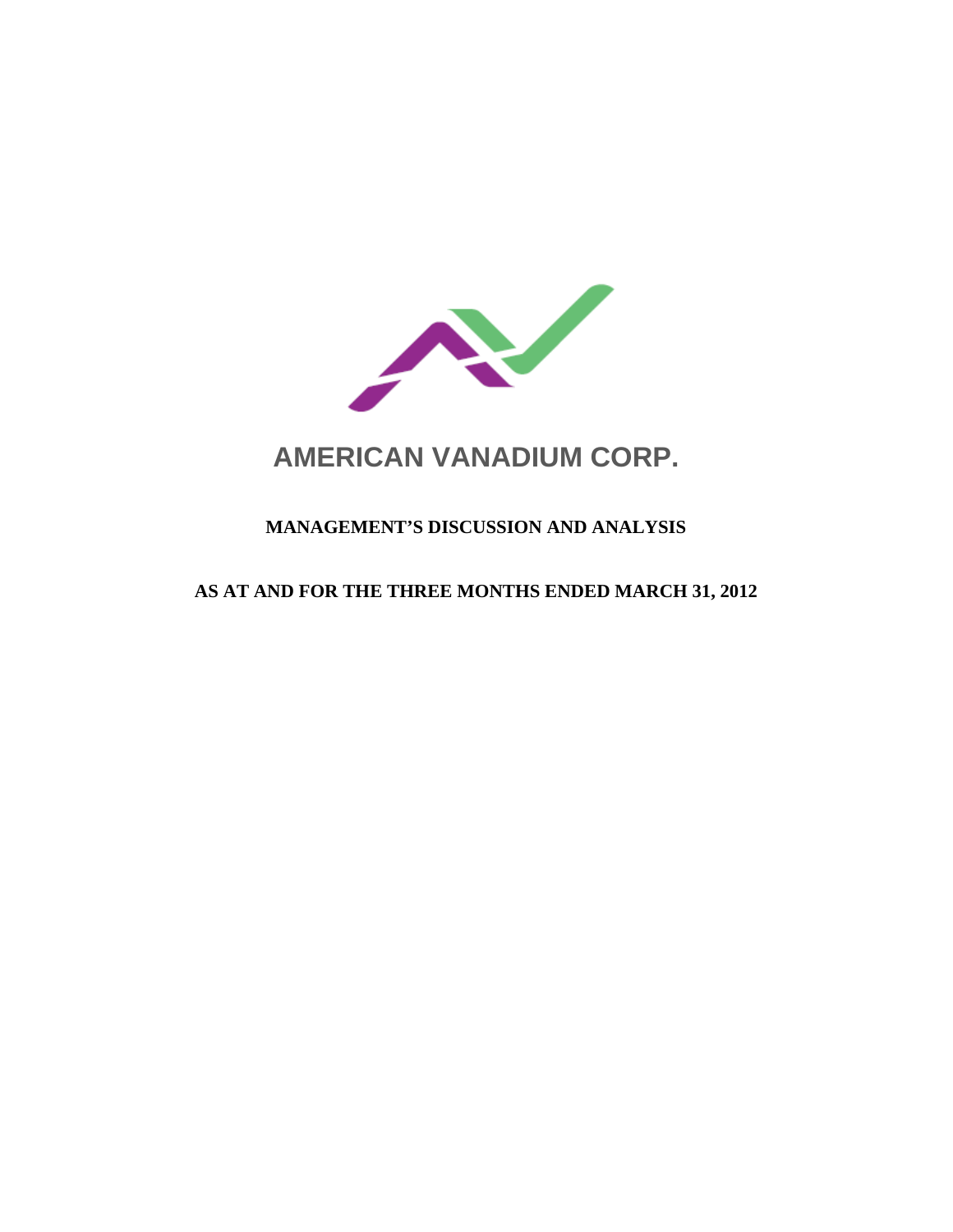# **Background**

This management discussion and analysis ("MD&A) of financial position and results of operations for American Vanadium Corp. (the "Company" or "American Vanadium") is prepared as at May 23, 2012. This MD&A should be read in conjunction with the Company's unaudited condensed consolidated interim financial statements as at and for the three months ended March 31, 2012 and with the Company's audited financial statements as at and for the ten months ended December 31, 2011.

Except as otherwise disclosed, all dollar figures included therein and in the following MD&A are quoted in Canadian dollars. Additional information relevant to the Company's activities can be found on SEDAR at www.sedar.com.

# *Change in financial year*

In 2011 the Company changed its financial year-end from February 28 to December 31 in order to align its financial reporting with its operational and budgeting cycles. The Company's most recent annual fiscal period was for the ten months ended December 31, 2011, while the current reporting period is for the three months ended March 31, 2012 with a comparative period for the three months ended February 28, 2011.

The Company did not issue condensed consolidated interim financial statements as at and for the nine months ended November 30, 2011.

# **Forward-Looking Statements**

Certain statements contained in the following MD&A constitute forward-looking statements. Such forward-looking statements involve a number of known and unknown risks, uncertainties and other factors which may cause the actual results, performance or achievements of the company to be materially different from any future results, performance or achievements expressed or implied by such forward-looking statements. Readers are cautioned not to place undue reliance on these forward-looking statements.

# **Company Overview**

Headquartered in Vancouver, Canada, the Company is a junior mining company focusing on the exploration and development of vanadium resources in the United States. The Company's primary exploration property is the Gibellini Property ("Gibellini"), located in Eureka County, Nevada, for which a feasibility study and an updated National Instrument 43-101 technical report were released in 2011.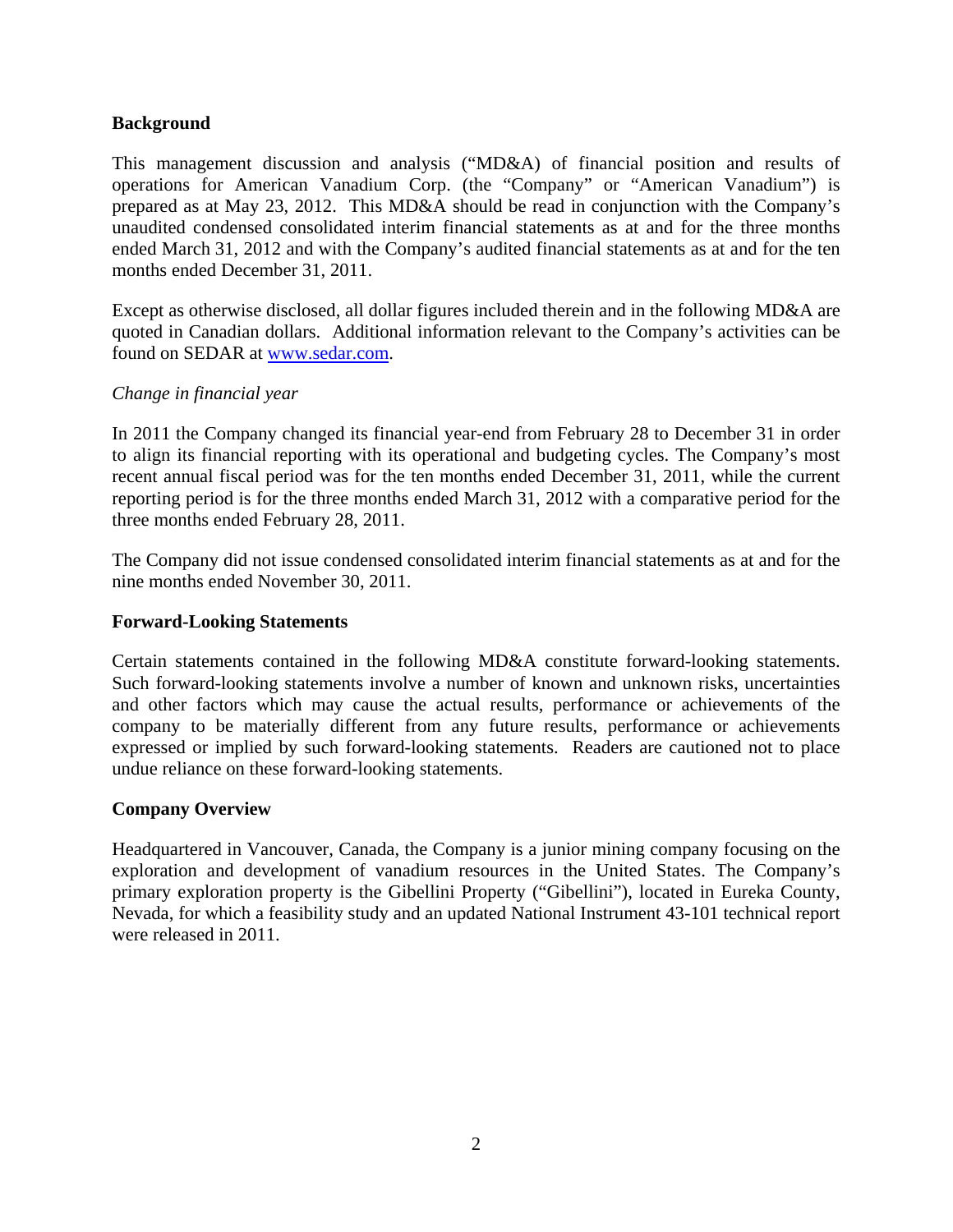Currently, the Company is focusing its operational resources on three primary initiatives:

- 1. Obtaining environmental permits required to mine the Gibellini ore deposit;
- 2. Evaluating the highest value uses for vanadium, including grid-scale energy storage; and
- 3. Securing short and long-term financing for operating and project requirements.

The Company's shares are listed on the TSX Venture Exchange ("TSX-V") under the symbol "AVC" and are quoted on the OTCQX under the symbol "AVCVF".

# **Changes in Officers and Directors**

On April 2, 2012, the Company appointed Ron Espell to the position of Vice President, Environmental.

# **Mineral Property Overview**

The following mineral property overview has been reviewed and approved by Alan Branham, a member of the American Institute of Professional Geologists (CPG#10979), a Certified Professional Geologist, and a "qualified person" as that term is defined in National Instrument 43-101.

# *Gibellini Property, Eureka County, Nevada*

The Gibellini Property is approximately 4,254 acres in area and consists of 252 unpatented lode mining claims and seven placer claims. Of the unpatented lode claims, the Company holds 100% title to 200 claims. The remaining 52 claims are leased through on-going payments of US\$144,000, annually. These payments are treated as prepayments of net smelter royalties on future mine production from the property. The Company also holds title to the seven placer claims.

American Vanadium conducted a drilling program to obtain samples for metallurgical testing and verification of historic drill data. All metallurgical test work was performed by McClelland Laboratories (McClelland), of Sparks, NV. The holes were sited and drilled north and south of the holes used for a 2008 preliminary economic assessment to obtain a spatial representation of the mineralization across Gibellini. Metallurgical analysis performed on mineral samples from Gibellini indicates that the property's unique disseminated, sedimentary deposit allows for simple, sulphuric acid heap leach processing.

The Company engaged AMEC of Sparks, Nevada to produce a feasibility study (the "Feasibility Study") and a National Instrument 43-101 compliant technical report (NI 43-101 Technical Report, Gibellini Vanadium Project, Nevada, USA by Hanson, Orbock, Hertel and Drozd, August 31, 2011) covering the Gibellini Hill and Louie Hill deposits on the Gibellini Property (the "Technical Report"). The Feasibility Study and Technical Report were released in 2011.

As part of the work program for the Feasibility Study, the Company completed a bulk sampling program in 2010, comprising the collection of samples from both oxide and transition vanadium zones from four different trenches on the project, and a two-phased diamond drill program. The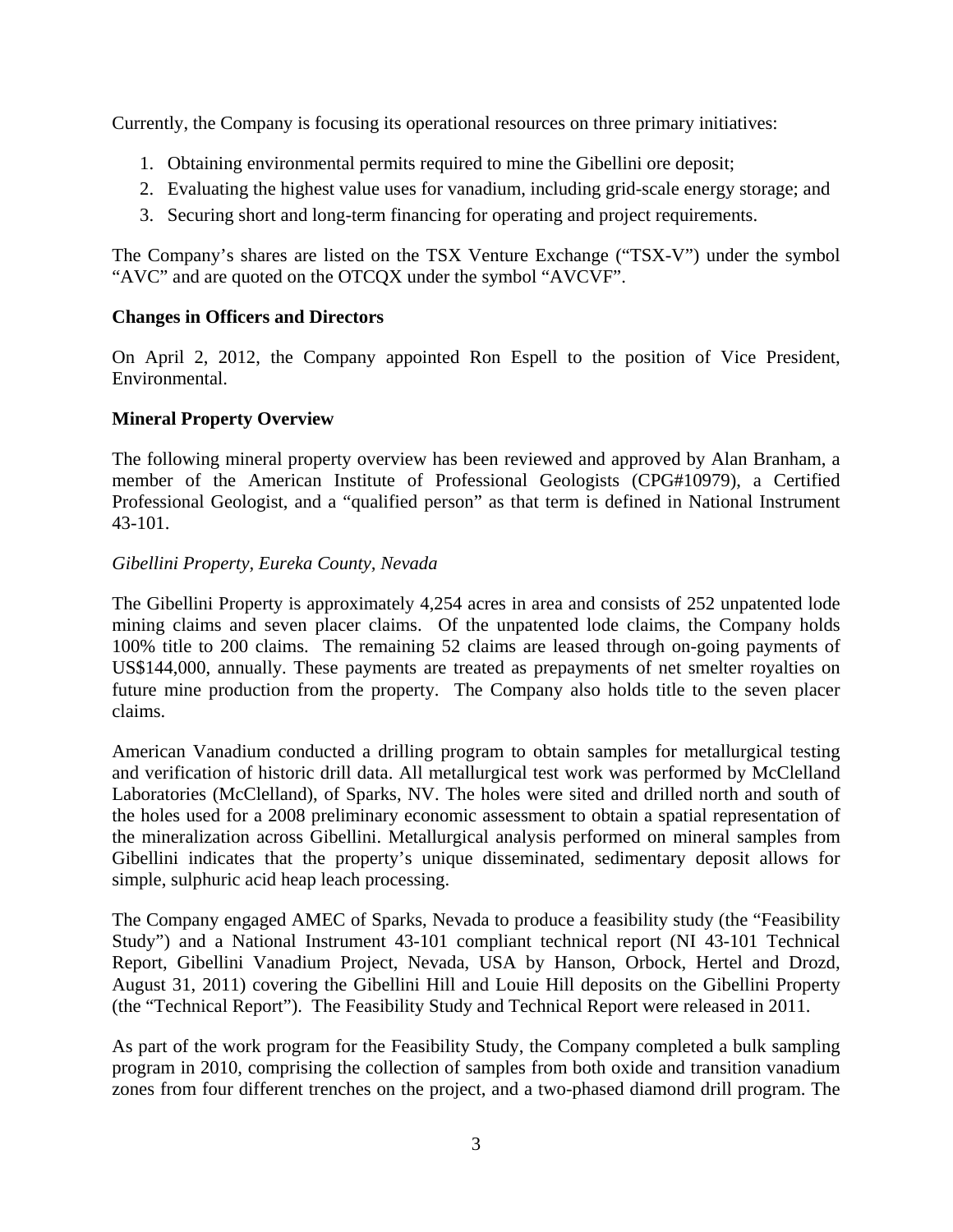first phase of diamond drilling obtained samples from 500 feet of core from each metallurgical types across six holes for a comprehensive metallurgical testing program. The second phase of diamond drilling resulted in geotechnical data that will provide information for design of the open pit, waste dump and access road designs.

American Vanadium and previous operators have drilled a total of 280 drill holes (51,265 ft) on Gibellini since 1946, comprising 16 core holes (4,046 ft), 169 rotary drill holes (25,077 ft; note not all drill holes have footages recorded) and 95 RC holes (22,142 ft).

The Technical Report shows that the Gibellini Hill deposit consists of:

- 120.5 million pounds of Proven and Probable vanadium pentoxide  $("V<sub>2</sub>O<sub>5</sub>")$  reserves from 20.0 million tons of ore at an average grade of 0.302%;
- 131.37 million pounds of Measured and Indicated  $V_2O_5$  resources (inclusive of Proven and Probable reserves) from 23.05 million tons of ore at an average grade of 0.285%; and
- 49.42 million pounds of Inferred  $V_2O_5$  resources from 14.23 million tons of ore at an average grade of 0.172%.

The Technical Report shows that the Louie Hill deposit consists of 41.87 million pounds of Inferred  $V_2O_5$  resources from 7.67 million tons of ore at an average grade of 0.27%.

The Feasibility Study shows that an operating mine would have an after-tax net present value of US\$170.1 million at a discount rate of 7%, and would generate an after-tax internal rate of return of 43%. Other highlights of the Feasibility Study are:

- 0.22 to 1 (waste:ore) strip ratio;
- 3.5 million tons mined per year;
- 65.9% average  $V_2O_5$  recovery;
- 11.4 million pounds average annual  $V_2O_5$  production;
- US\$4.10 average operating cost of per pound of  $V_2O_5$ ;
- US\$95.5 million capital cost; and
- US\$10.95 per pound average  $V_2O_5$  selling price of over the life of mine.

The following operational, regulatory, and environmental steps have been taken in order to advance the Gibellini Project towards development:

- 1. In August 2011, the Company obtained the necessary rights for all water usage that is required to operate a mine.
- 2. In November 2011, the Company awarded Scotia International of Nevada, Inc. a contract to manage the basic and detailed engineering, procurement and construction processes required during to develop a mine. During the three months ended March 31, 2012, the Company recorded an expense of \$72,889 for basic engineering work conducted under the scope of this agreement, and as at March 31, 2012, the Company had advanced installments and deposits totalling \$1,438,192 towards future work.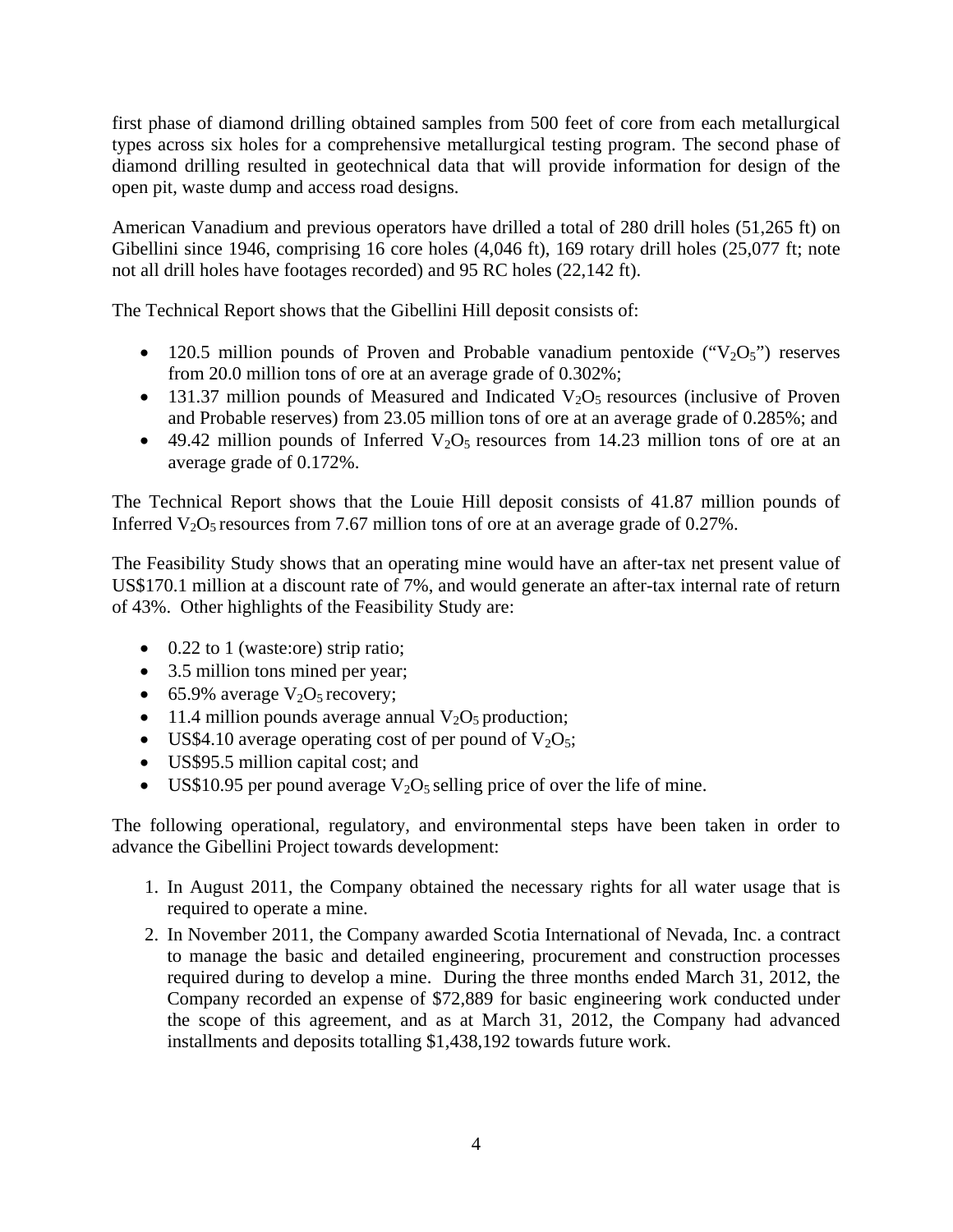- 3. In April 2012, Mr. Ron Espell was appointed Vice President, Environmental. Mr. Espell will lead the initial environmental permitting of the Gibellini Project, as well as ongoing environmental management.
- 4. The Company continues to work with the Bureau of Land Management and Nevada Department of Environmental Protection in preparing a Plan of Operation, which it intends to submit in 2012.

#### *Del Rio and Hot Creek Projects, Eureka County, Nevada*

In September 2010, the Company acquired mineral rights to the Del Rio Project ("Del Rio"), a vanadium project located approximately eight miles south of Gibellini. These wholly-owned mineral rights carry no royalty burden and were acquired by staking 120 unpatented lode claims on lands administered by the Bureau of Land Management. To date, work completed on Del Rio includes geologic mapping and sampling on the four square mile claim block. This work identified vanadium-bearing shale exposed at surface which is mineralized over 1,800 feet (550 metres) of strike and 1,200 feet (360 metres) of width. Five trenches were sampled in this target area. Mapping identified that all zones were oxidized with mineralogy that suggests targets on the Del Rio have potential for an enriched vanadium zone at depth. The oxidized zone had similar grades to the Gibellini deposit with one area containing over 1%  $V_2O_5$  at the surface.

In 2010, a smaller vanadium prospect, Hot Creek, was also acquired by staking 18 claims south of Del Rio with vanadium bearing shale, similar in geologic setting to Gibellini. This prospect will be explored along with the Del Rio. Values up to  $0.5\%$  V<sub>2</sub>O<sub>5</sub> have been found along a one kilometre long zone of favourable oxidized shale exposed along a ridge. The prospect appears to be located in a large thrust fault along the trend of Gibellini.

During the three months ended March 31, 2012, the Company did not incur any expenditure on these properties.

# **Financial Review**

As an exploration-stage company, American Vanadium does not have any operating revenues and its accounting policy is to expense exploration and evaluation expenditures incurred until technical and economic feasibility on a specific property has been established and the Company has obtained sufficient financing to fund mine development. The Company has established the technical and economic feasibility on its primary mineral property, Gibellini, but does not have the funds required for development. As such, the Company has expensed all exploration and evaluation expenditures as incurred.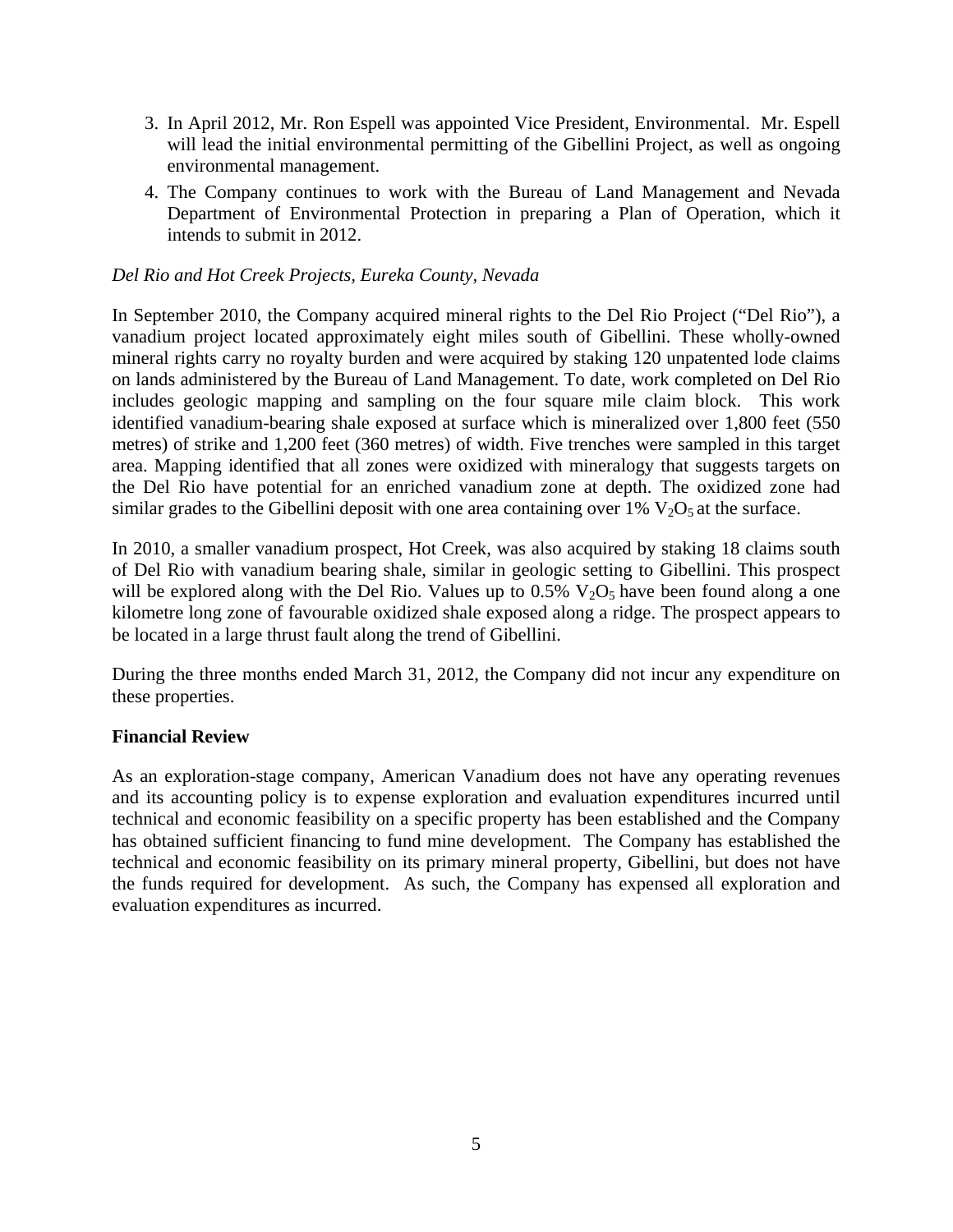|                                  | March 31    | December 31 |
|----------------------------------|-------------|-------------|
|                                  | 2012        | 2011        |
|                                  | \$          | \$          |
| <b>Balance Sheet:</b>            |             |             |
| Cash                             | 2,584,829   | 4,245,438   |
| <b>Total assets</b>              | 6,060,097   | 7,494,268   |
| Long-term liabilities            |             |             |
|                                  |             |             |
|                                  | March 31    | February 28 |
| For the three months ended       | 2012        | 2011        |
|                                  | \$          | \$          |
| <b>Operations:</b>               |             |             |
| <b>Exploration expenditures</b>  | 507,985     | 1,303,304   |
| Administrative costs             |             |             |
| General                          | 578,135     | 328,483     |
| Stock-based compensation         | 95,088      | 222,167     |
| Foreign exchange loss            | 45,383      | 88,619      |
| Interest income                  | (4,228)     | (1,677)     |
| Current income tax recovery      |             | (175,306)   |
| Net comprehensive loss           | (1,222,363) | (1,765,590) |
| Basic and diluted loss per share | (0.04)      | (0.09)      |
| Dividends per share              |             |             |

Significant financial statement balances, transactions and line items are as follows:

# *Total assets*

The decrease in total assets from \$7.5 million as at December 31, 2011 to \$6.1 million as at March 31, 2012 is primarily on cash expenditures for mineral exploration and evaluation, as well as for general and administrative purposes during the three months ended March 31, 2012.

# *Net comprehensive loss*

Net comprehensive loss for the three months ended March 31, 2012 was \$1.2 million, compared with net comprehensive loss of \$1.8 million for the three months ended February 28, 2011. The decrease in net comprehensive loss is primarily owing to expenses of \$543 thousand for the Feasibility Study and \$409 thousand for water exploration on Gibellini that were incurred in the three months ended February 28, 2011, but not the three months ended March 31, 2012. The impact of these cost reductions were partially offset by increases in costs for basic engineering management and for general and administrative purposes, including:

- additional corporate staffing, which resulted in increases to salaries and benefits;
- consulting and travel costs incurred to identify and assess potential business partners and markets for vanadium;
- investor relations and shareholder information costs incurred to identify and evaluate potential sources of financing, and to support existing shareholders; and
- general office and administrative costs.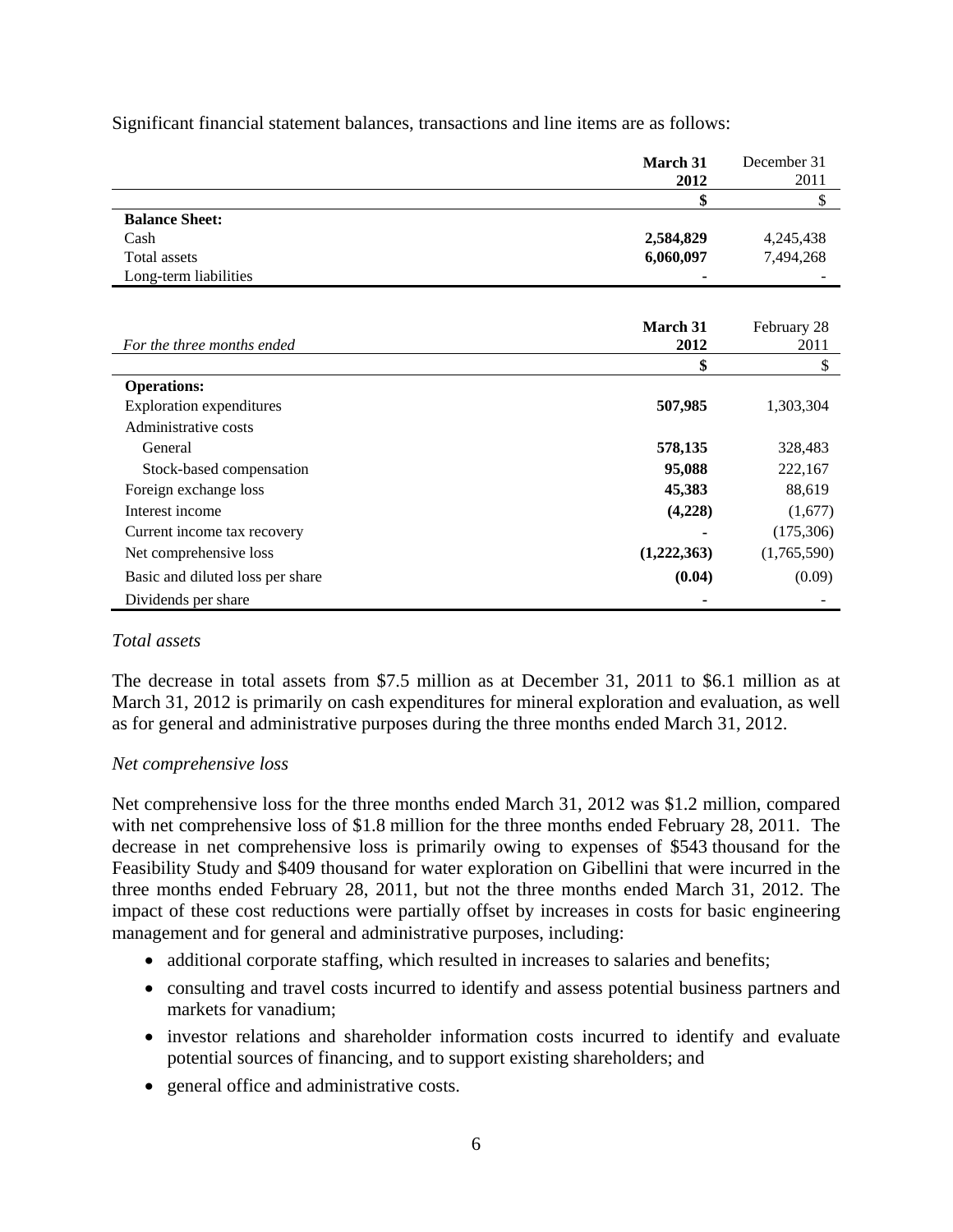# **Results of Operations**

Select expenses incurred by the Company are as follows:

|                                                | <b>March 31</b> | February 28 |  |
|------------------------------------------------|-----------------|-------------|--|
| For the three months ended                     | 2012            | 2011        |  |
|                                                | \$              | \$          |  |
| Exploration and evaluation expenses            | 507,985         | 1,303,304   |  |
| General and administrative expenses:           |                 |             |  |
| Salaries and benefits                          | 219,768         | 90,090      |  |
| Consulting                                     | 122,775         | 57,748      |  |
| Stock-based compensation                       | 95,088          | 222,167     |  |
| Travel                                         | 70,526          | 20,131      |  |
| Investor relations and shareholder information | 54,524          | 62,586      |  |
| Office facilities and administrative costs     | 47,640          | 27,982      |  |
| Other                                          | 41,521          | 56,635      |  |
| Office and sundry                              | 21,381          | 13,311      |  |
| Loss before other items                        | (1, 181, 208)   | (1,853,954) |  |
| Other items:                                   |                 |             |  |
| Foreign exchange gain (loss)                   | (45,383)        | (88,619)    |  |
| Interest income                                | 4,228           | 1,677       |  |
| Loss before income taxes                       | (1,222,363)     | (1,940,896) |  |
| Current income tax recovery                    |                 | 175,306     |  |
| Net comprehensive loss                         | (1,222,363)     | (1,765,590) |  |

All exploration and evaluation expenses incurred for the three months ended March 31, 2012 relate to work conducted on Gibellini. These costs include: \$125 thousand for metallurgical testing; \$109 thousand for exploration, basic engineering and property maintenance; \$101 thousand in environmental permitting; \$100 thousand for geotechnical costs; and \$72 thousand for office and administrative costs directly related to Gibellini.

Corporate-level activity increased in the three months ended March 31, 2012 compared with the three months ended February 28, 201, as the Company worked towards the development of Gibellini, as well as various financing and industry initiatives. As a result, the following cost increases were incurred:

- Salaries and benefits expense increased from \$90 thousand to \$220 thousand reflecting an increase in staff levels;
- Consulting expenses increased from \$58 thousand to \$123 thousand as the Company developed international industry relationships and evaluated potential future markets for vanadium; and
- Travel costs increased from \$20 thousand to \$71 thousand for the same period as the Company attended various international trade shows and industry conferences, and met with various industry participants.

Stock-based compensation for the three months ended March 31, 2012 was \$95 thousand, compared with \$222 thousand for the three months ended February 28, 2011. This decrease is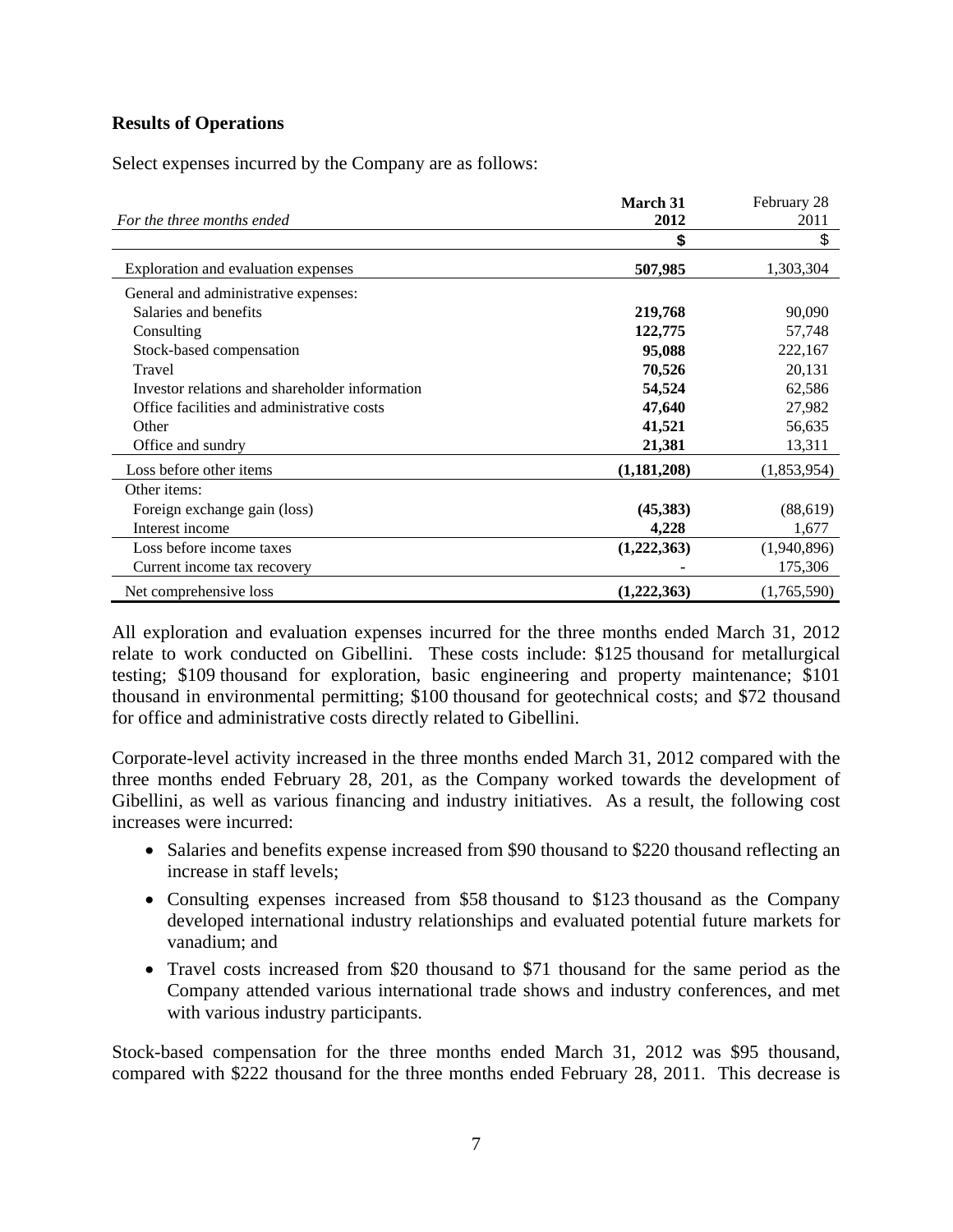owing to fewer options being granted or vesting in the current quarter than in the comparative period.

#### **Financial Condition, Liquidity and Capital Resources**

As at March 31, 2012, the Company's working capital was \$3,784,687, including cash of \$2,584,829, compared to working capital of \$5,038,267 as at December 31, 2011. The decrease in the Company's working capital during the three months ended March 31, 2012 is cash expenditures for mineral exploration and evaluation, as well as for general and administrative purposes.

The Company has sufficient cash resources to cover administrative costs and property option payments for the coming year as well as additional exploration and feasibility-related costs for the Gibellini Project. However, additional funds will be required for the full development of a mine at Gibellini. Possible funding sources include equity or debt financing, and although the Company has been successful with its equity financings in the past, there is no assurance that future financing will be available or that financing terms will be attractive.

As of May 23, 2012, the Company has 27,643,397 common shares issued and outstanding. An additional 2,159,482 warrants are outstanding, exercisable into common shares at exercise prices ranging from \$1.95 to \$2.00 per share with various expiration dates, and there are 2,403,000 stock options outstanding of which 887,500 are currently vested and "in the money".

| For the Three or Four<br><b>Months Ended</b> | <b>Exploration</b><br>and Evaluation <sup>2</sup> | General<br>Expenses <sup>3</sup> | <b>Stock-based</b><br>Compensation <sup>3</sup> | <b>Interest</b><br>Income <sup>4</sup> | <b>Net</b><br>Comprehensive<br>$Loss (Income)^5$ | <b>Basic and</b><br><b>Diluted Loss</b><br>(Income) Per<br><b>Share</b> |
|----------------------------------------------|---------------------------------------------------|----------------------------------|-------------------------------------------------|----------------------------------------|--------------------------------------------------|-------------------------------------------------------------------------|
|                                              |                                                   |                                  |                                                 |                                        |                                                  |                                                                         |
| March 31, 2012                               | 507,985                                           | 578,135                          | 95,088                                          | (4,228)                                | 1,222,363                                        | 0.04                                                                    |
| December $31, 2011$ <sup>1</sup>             | 752.715                                           | 875,056                          | 228,456                                         | (8,588)                                | 1,660,534                                        | 0.06                                                                    |
| August 31, 2011                              | 726,009                                           | 433.461                          | 162.962                                         | (7,193)                                | 1,297,666                                        | 0.05                                                                    |
| May 31, 2011                                 | 1,104,214                                         | 438,109                          | 389,952                                         | (2,897)                                | 1,932,245                                        | 0.09                                                                    |
| February 28, 2011                            | 1,303,304                                         | 328,484                          | 222,167                                         | (1,677)                                | 1,765,591                                        | 0.09                                                                    |
| November 30, 2010                            | 858,870                                           | 235,415                          | 40.296                                          | (2,580)                                | 1,197,625                                        | 0.06                                                                    |
| August 31, 2010                              | 518,620                                           | 185,958                          | 40,973                                          | (1,288)                                | 835,983                                          | 0.05                                                                    |
| May 31, 2010                                 | 87,352                                            | 115,646                          | 30,291                                          |                                        | (788, 915)                                       | (0.04)                                                                  |

#### **Summary of Quarterly Results:**

#### **Explanatory Notes:**

- 1. Due to its change in financial year-end from February 28 to December 31, the Company did not issue results for the three months ended November 30, 2011. Instead, the period ended December 31, 2011 is a four-month period.
- 2. Generally, exploration and evaluation costs have increased since the three months ended November 30, 2009, and reached a peak in the three months ended February 28, 2011 and May 31, 2011 as the Company incurred costs to complete the Feasibility Study. Subsequent to the release of the Feasibility Study in September 2011, exploration and evaluation costs have declined.
- 3. General expenses have also increased since November 30, 2010 as additional corporate-level support has been required to fund and facilitate mineral exploration and corporate development. Likewise, as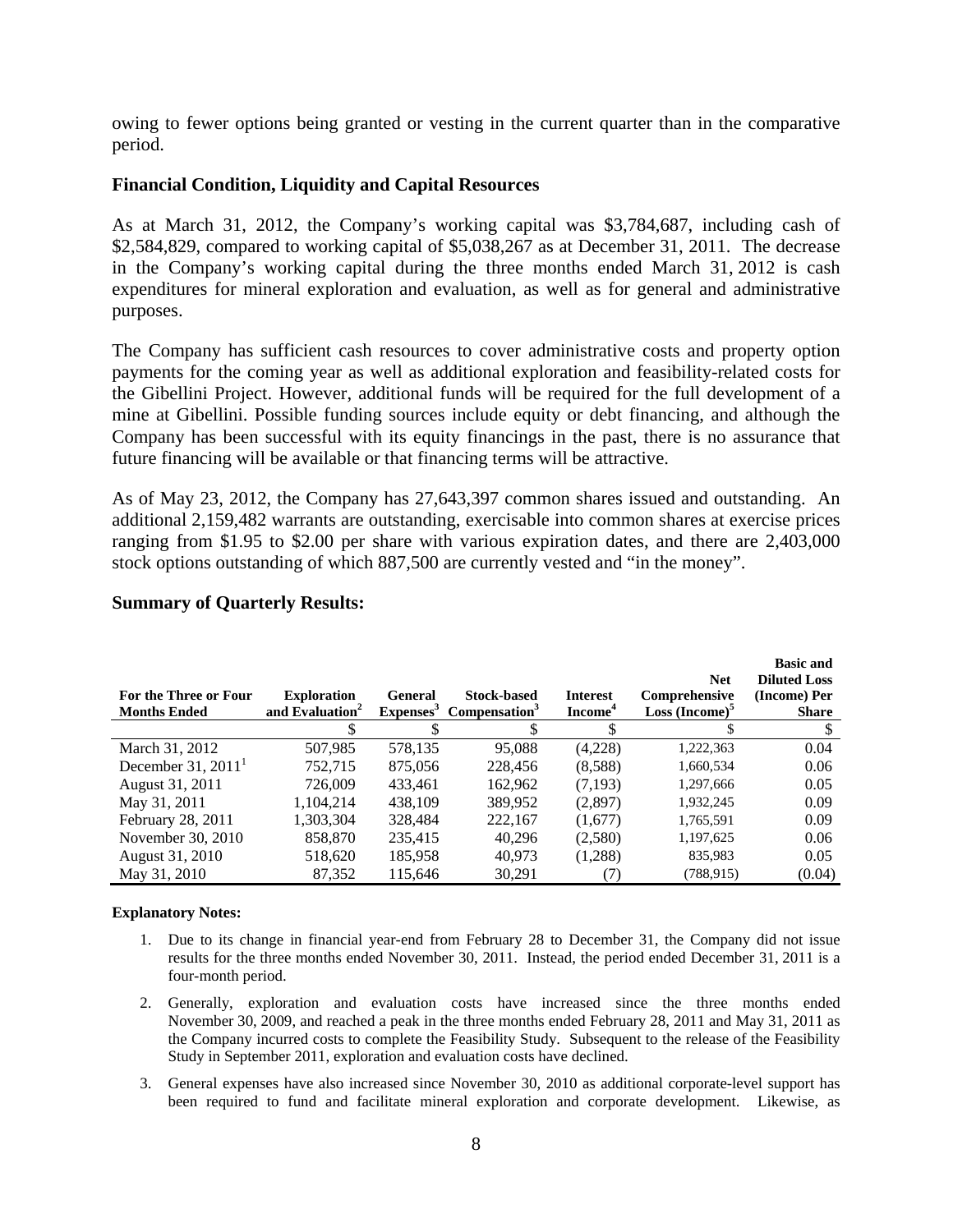additional employees have been hired and stock options granted, there is a general trend to increasing stock-based compensation expense.

For the four months ended December 31, 2011, general expenses included \$331 thousand in salaries and benefits, which itself included a bonus settled through the issuance of common shares valued at \$79 thousand upon completion of the feasibility study. Also included in general expenses for this period are \$163 thousand in consulting and \$184 thousand in travel costs, related to the development of industry relationships and potential markets for vanadium, internationally. Stock-based compensation for the four months ended December 31, 2011 increased from the previous quarter as a result of stock options granted during the period to new employees.

- 4. The Company earns interest income from funds on deposit but has no operating revenue. Interest income is dependent upon the amount of funds on deposit and interest rates paid.
- 5. Net comprehensive income for the three months ended May 30, 2010 includes a valuation gain of \$1,020,000 on shares held as short-term investments. These shares were disposed during the quarter ended August 31, 2010, so subsequent net comprehensive losses are related to exploration and evaluation costs, general expenses and stock-based compensation.

#### **Transactions with Related Parties**

During the three months ended March 31, 2012, a \$19,500 (three months ended February 28, 2011 - \$12,000) expense was recorded for office facilities, corporate and administrative services provided by a company jointly controlled by a director of the Company, of which \$9,843 (December 31, 2011 - \$12,290) is included in accounts payable and accrued liabilities.

During the three months ended March 31, 2012, a \$45,000 expense (three months ended February 28, 2011 - \$10,000) was recorded for consulting services provided by a company jointly controlled by a director of the Company. Included in accounts payable and accrued liabilities at March 31, 2012 is \$17,215 (December 31, 2011 - \$43,448) payable to this related company.

Included in prepaid expenses is \$10,000 (December 31, 2011 - \$10,000) advanced to the Chief Executive Officer of the Company for corporate expenses to be incurred on the Company's behalf. Included in accounts payable and accrued liabilities is a total of \$2,691 (December 31, 2011 - \$3,496) owing to this officer.

These transactions were in the normal course of operations and were measured at the exchange amount, which is the amount of consideration established and agreed to by the related parties.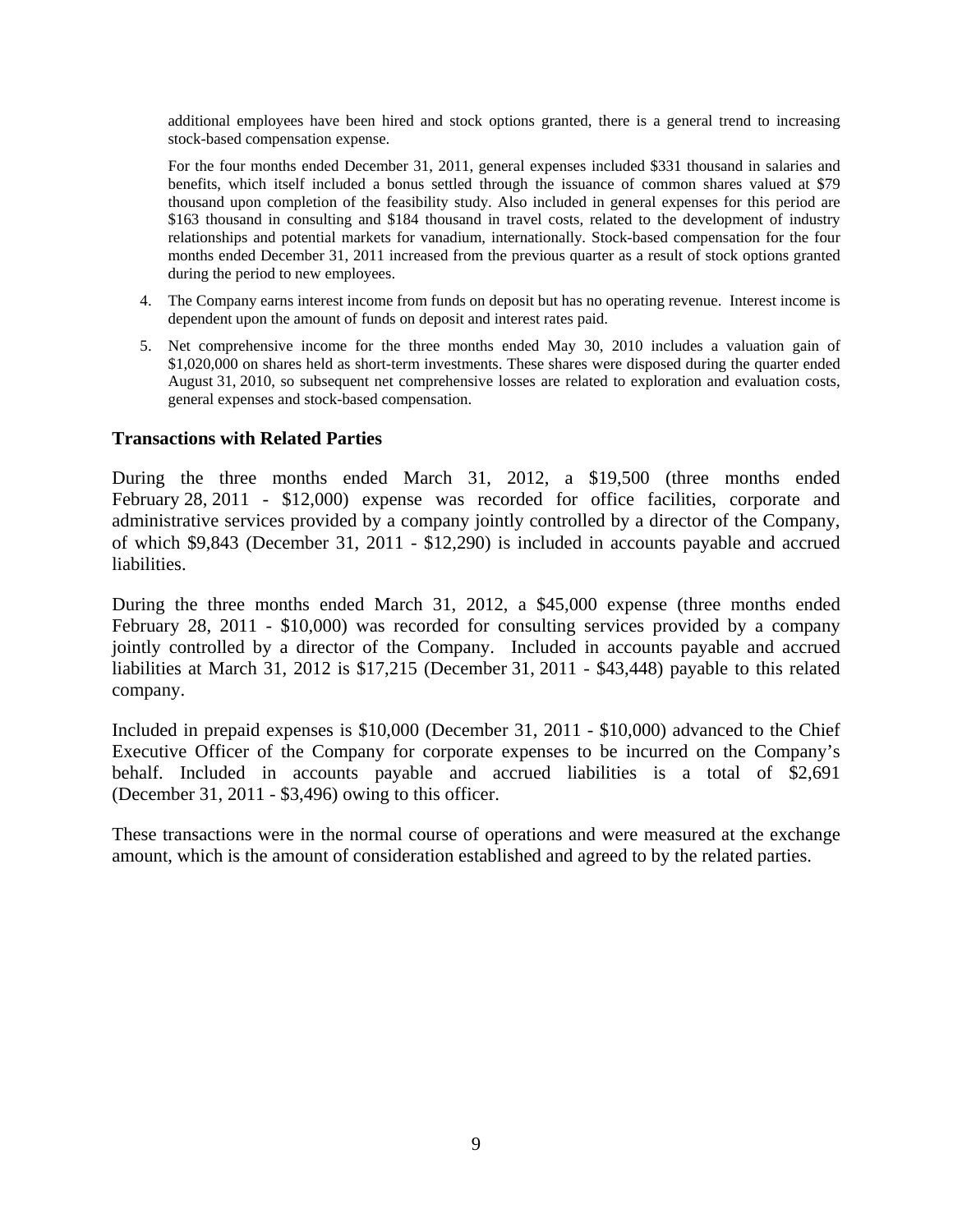#### **Financial Instruments and Risk Management**

The Company's financial instruments comprise cash, amounts receivable, income tax receivable, reclamation deposit and accounts payable and accrued liabilities, and have arisen through the normal course of operations. The Company's financial instruments are exposed to certain financial risks, including currency risk, credit risk, liquidity risk and interest rate risk.

#### *Currency risk*

A portion of the Company's expenses are incurred in United States dollars and financial instrument balances are held in this currency. A significant change in the currency exchange rates between the Canadian dollar relative to the United States dollar could have a negative effect on the Company's results of operations, financial position or cash flows.

The Company has not hedged its exposure to currency fluctuations and, as at March 31, 2012, the Company held \$1,292,951 (December 31, 2011 - \$1,638,060) in United States dollars. A prolonged \$0.10 increase (decrease) in the value of the Canadian dollar compared with the United States dollar would result in a \$129,295 foreign exchange loss (gain) based on United States dollar holdings as at March 31, 2012.

# *Credit risk*

Credit risk is the risk of an unexpected loss if a customer or third party to a financial instrument fails to meet its contractual obligations. The Company's credit risk is primarily attributable to its cash. The Company limits exposure to credit risk by maintaining its cash with large financial institutions. The Company does not have cash that is invested in asset backed commercial paper.

# *Liquidity risk*

Liquidity risk is the risk that the Company will not be able to meet its financial obligations as they fall due. The Company ensures there is sufficient capital in order to meet short term business requirements, after taking into account cash flows from operations and the Company's holdings of cash. The Company believes that these sources will be sufficient to cover the likely short term cash requirements and further funding will be required to meet long-term requirements.

#### *Interest rate risk*

Interest rate risk is the risk that the fair value or future cash flows of a financial instrument will fluctuate because of changes in market interest rates. As the Company's cash is currently held in short-term interest bearing accounts which pay relatively low rates of interest, the Company considers the interest rate risk to be limited.